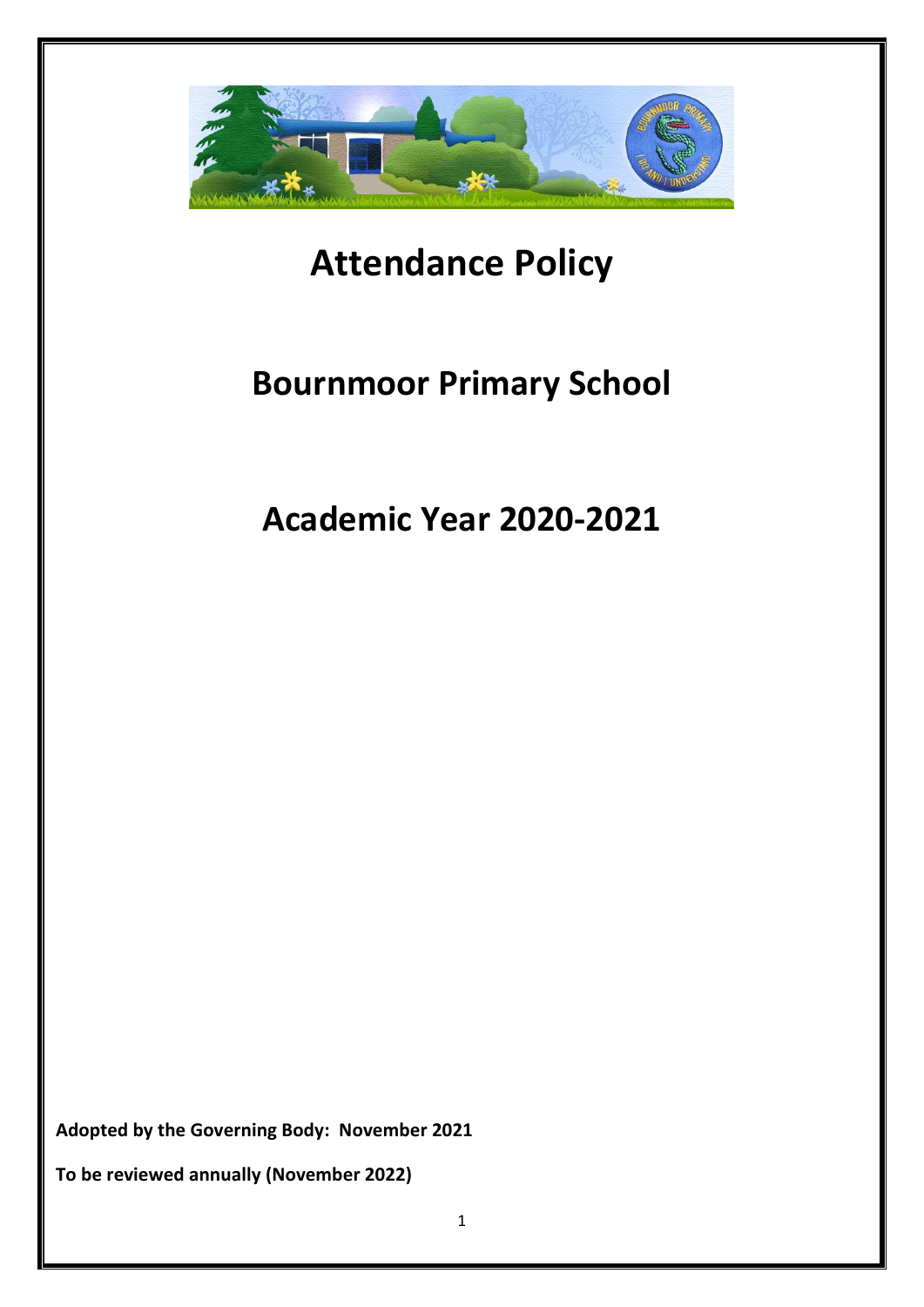# **Bournmoor School- Attendance Policy**

Bournmoor Primary School seeks to ensure that all of its pupils receive an education which maximises opportunities for each pupil to realise his/her true potential. The school will strive to provide a welcoming, caring environment, whereby each member of the school community feels wanted and secure.

We believe that all students benefit from the education we provide, and therefore from regular attendance. Regular school attendance plays a vital role in children's wellbeing and their education, ensuring that their current learning needs are being met but also building their future ability to learn.

From September 2020, it will once again become parent's legal duty; to ensure their children attend school regularly and on time. As a school we will work pupils and their families to support parents to meet these legal duties and to ensure children can benefit from attending school regularly.

The school has established an effective system of incentives and rewards which acknowledges the efforts of pupils to improve their attendance and timekeeping and will challenge the behaviour of those pupils and parents who give low priority to attendance and punctuality.

This policy has been reviewed and rewritten in line with the DFE 'School attendance Departmental advice for maintained schools, academies, independent schools and local authorities' (October 2014), 'School attendance parental responsibility measures' (January 2015) and DfE 'Guidance for full opening of school' 31 July 2020.

This policy is supported by our policies on safeguarding, bullying, behaviour and inclusive learning.

# **1. Attendance and Attainment**

We recognise that the relationship between attendance and achievement of our students is inextricably linked.

Regular school attendance is crucial to maximise pupil progress and enjoyment of learning, and for this reason the school is dedicated to ensuring its attendance policy is adhered to.

# **We will ensure that:**

- All students have an equal right, and access to, an education in accordance with the national curriculum, or agreed alternative.
- Students will not be deprived of their education opportunities by, either their own absence or lateness, or that of students.
- Action is taken where necessary to secure an improvement in attendance.

# **2. The Law**

You need to make sure your child attends school regularly and on time. Because parents are responsible for this duty in law, you will be **breaking the law** if you do not do this and there are no good reasons for missing school. The School and Local Authority **want to help you if you have a problem.** If attendance does not get better or you do not accept help and support offered, the Council may issue you with a warning notice, Penalty Notice or ask you to attend an interview to ask you questions about whether you have broken the law. If you go to court and are found guilty of an offence, you could be fined up to £1,000 for a less serious offence or up to £2,500 if the law breaking is more serious. **In very serious cases, the court may involve the probation service or consider up to 3 months in prison.**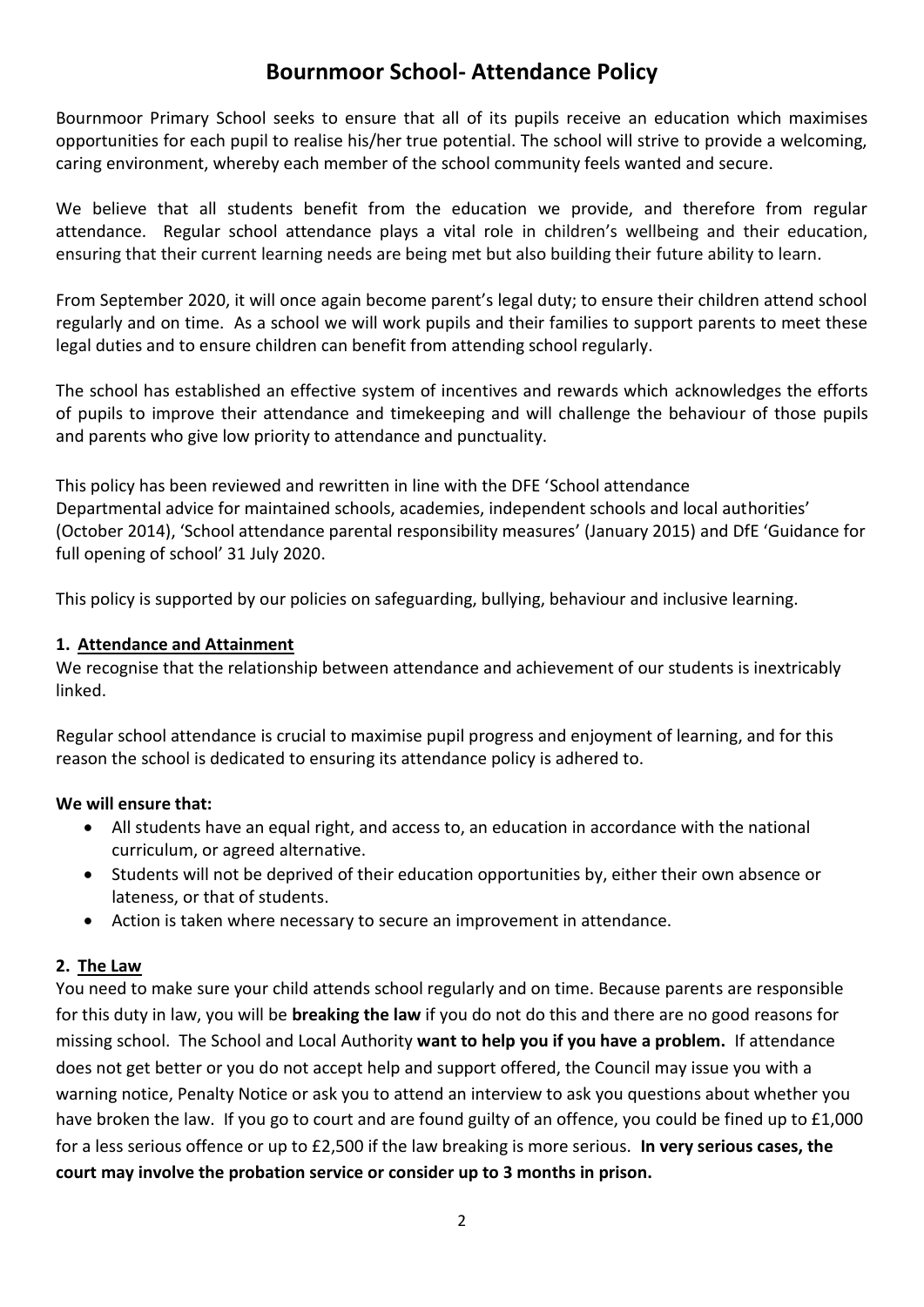## **3. Attendance Procedures**

# **a) On the first day off**

If a child is absent for any reason, parents or carers are asked to phone the School Office giving a reason for the child's absence. If a child is absent from school and there is no phone call from home then school will phone home to inform parents that the child is not in school and enquire about a reason why.

Doctors and dentist appointments should be made outside of school time. If this is not possible, your child should miss the minimum amount of school time necessary. If they are well enough to come back to school following the appointment they need to.

#### **b) Coronavirus symptoms**

If your child, or a member of your household, has any of the following symptoms; new and persistent cough, a high temperature or loss of, or change in, their normal sense of taste or smell then you must **immediately take the following actions**:

- Report the reason for absence to school
- Self-isolate
- Arrange a coronavirus test
- Provide school with the results of that test

**Self-isolating -** the person with symptoms must self-isolate for 10 days and other members of their household (including any siblings) should self-isolate for 14 days from when the symptomatic person first had symptoms. If you have tested positive whilst not experiencing symptoms but develop symptoms during the isolation period, you should restart the 10 day isolation period from the day symptoms develop.

If you are self-isolating you should not leave your home. This includes going to work/school, going shopping even for medication, going for exercise (this can be done in your garden). You should also not have any visitors.

#### **How we will support you as a school:**

- We will be asking why your child is off and ask for test results to be provided, so that we can protect all of our pupils, staff and families.
- We will make sure the reasons for absence are correctly recorded on the register. Where parents have done all that has been asked in reporting absences and providing test results, these absences will be authorised by the school.
- We will follow all safety measures set out by the government.
- If pupils are self-isolating but do not have symptoms, we will provide work for them to do at home, stay in touch and monitor the work that they are doing.
- If any additional support is needed please contact school.

#### **Periods of extended absence (not related to coronavirus)**

If a child's absence continues beyond 3 days then parents are requested to notify the school to update them. If a phone call is not received then the school will contact home to verify the absence.

If the school receives no reason for any absence then an unauthorised absence will be recorded. Continued absenteeism and unauthorised absences could result in further action such as referral to the Attendance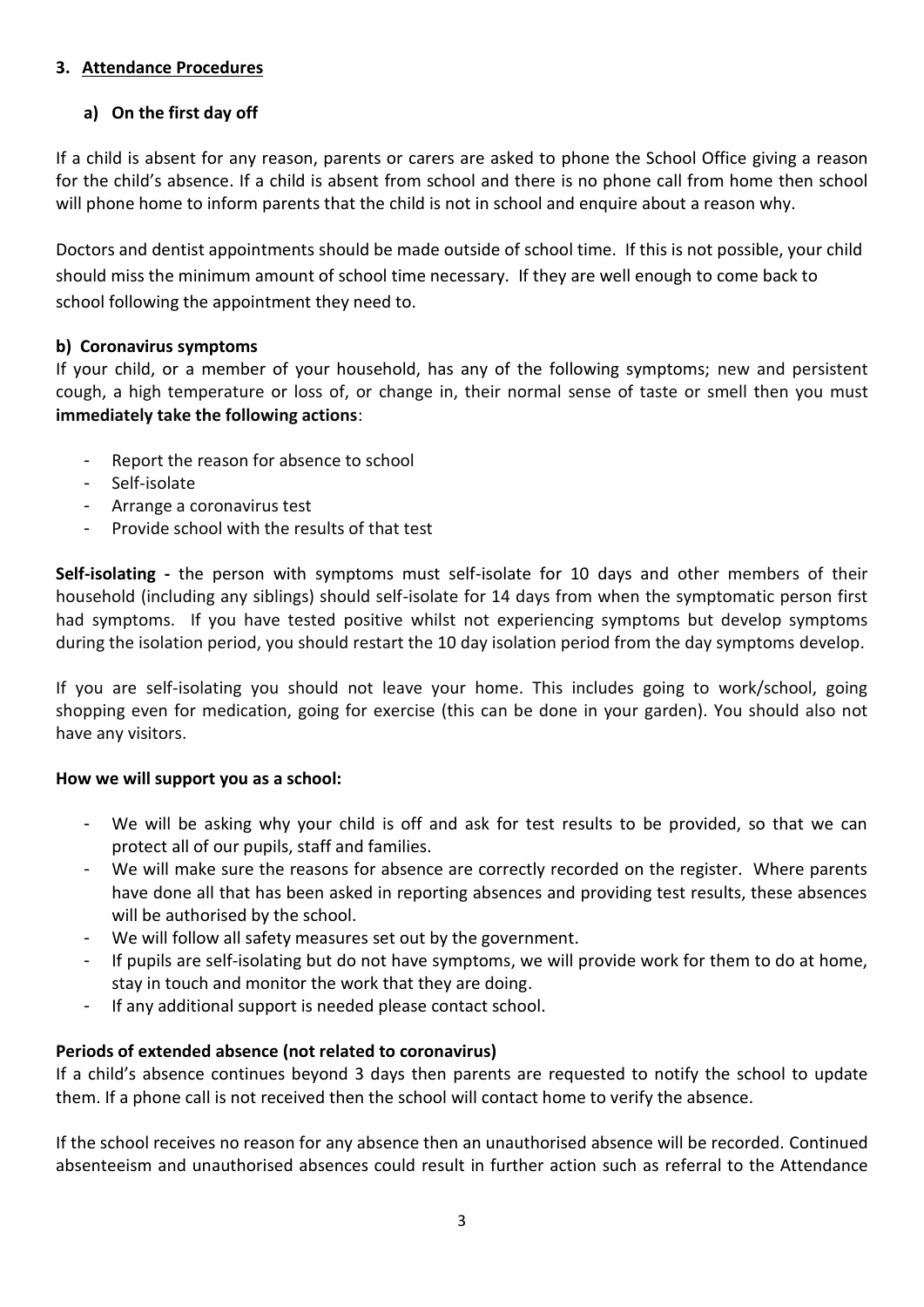Improvement Team to consider enforcement action and possibly a fixed penalty notice (this includes unauthorised absences accrued through leave of absence taken during term time).

# **c) Help & Support:**

If you need help with attendance, it is important that you contact school about the issues as soon as possible. The quicker we know what the problem is, the quicker that we can work together to solve it, and put a plan together which will meet your child's needs and ensure your child can benefit from all that school has to offer. Where needed we can also involve other services to make sure that your child and your family gets the right support, at the right time from the right people.

## **d) Communication:**

We are asking all parents to please remember to report and explain the reasons for absence and to make sure your contact and emergency contact details are up to date.

It is vital, that school can contact parents if their child becomes unwell during the school day or in order to discuss the reasons for absence.

The School will analyse absence across the school. As a result of this, some families will receive letters to inform them if their child's absence is lower than it should be if no prior discussion has taken place (unless this is due to coronavirus/frequent hospital appointments and/or long-term medical needs). If we have concerns regarding your child's attendance then we may contact you by phone, letter, invite you to a meeting or make a visit to your home.

As a parent you may identify concerns about school attendance early on if you have seen a change in your child's attitude to school or in their willingness to attend. If this is the case, please share your concerns with us and we can work together to ensure that school attendance doesn't ever need to decline. The quicker that concerns are shared, the quicker they can be resolved.

The school will work with you to discuss ways that we can offer support in finding a way to improve attendance.

#### **e) Enforcement Action:**

If, following the schools attempts to intervene there is no significant improvement and no good reasons for absences (i.e. absences are not supported by relevant evidence), or you have not co-operated with the school's attempts to improve the situation the school are required to consider referring the matter to the Local Authority for enforcement action.

The High Court has confirmed that the school's Head Teacher authorises absences. If your child does not attend school a lot because of illness, or if school do not know of any serious health issue that would mean your child could miss school a lot, the school may ask to you to provide medical evidence to authorise absences.

We are committed to supporting your child effectively, to ensure that they get the very best education possible and therefore have the best life chances. All challenges made concerning persistent absences, will be handled sensitively and in confidence.

#### **f) Punctuality:**

Registration time is at **9.00am** and **1.15pm** for Foundation and Key Stage One and Key Stage Two at which point the pupil entry gates will be locked and all pupils must enter by the main entrance. It is so important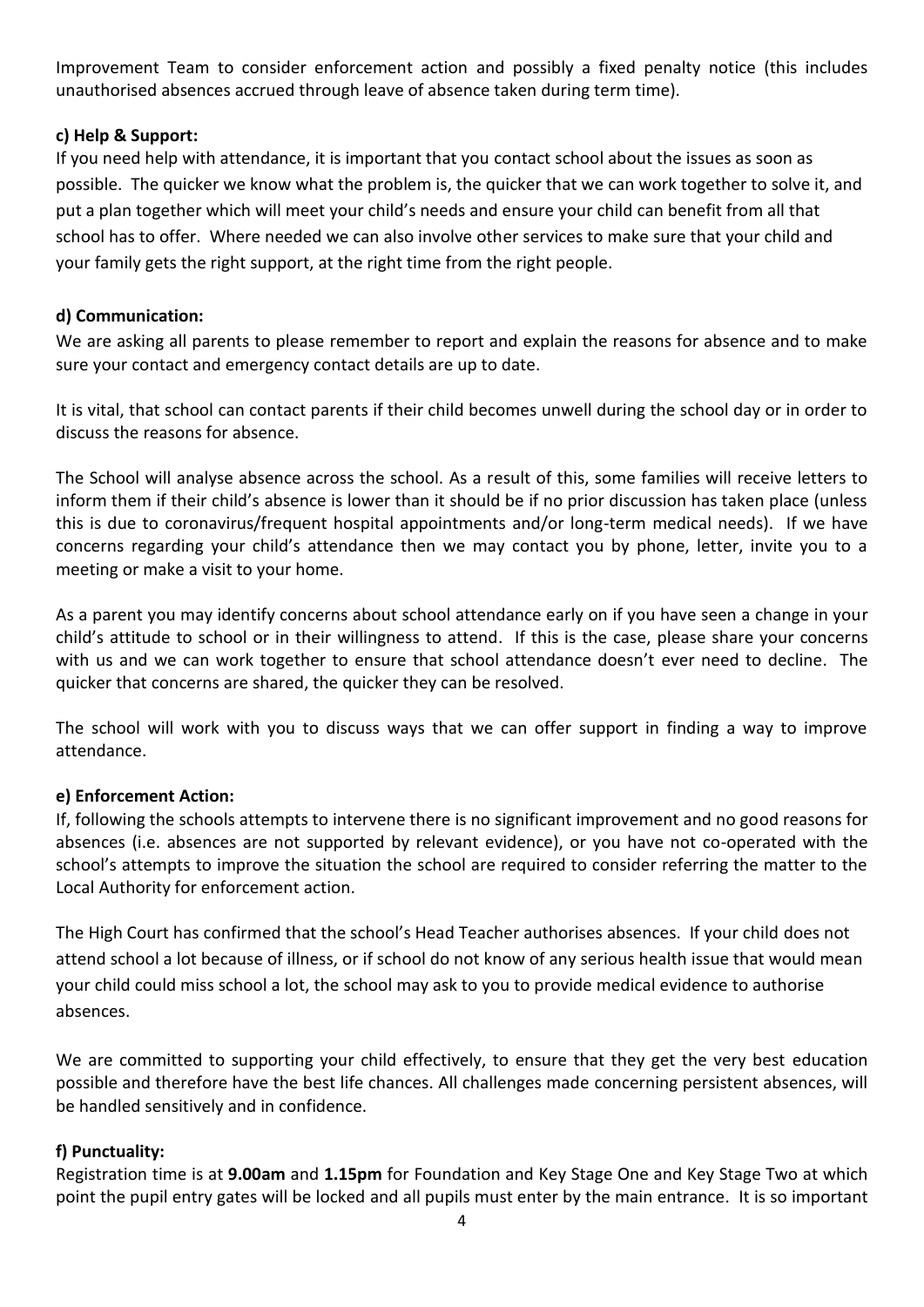for all children to be on time, as missing the first few minutes of any lesson can be disruptive and unsettling, both for children and for the rest of the class. If a child arrives in school up to 15 minutes after this time then a late mark will be recorded in the register (L). Registers will be closed at this point and any children arriving more than 15 minutes late will be recorded as (U) which is a late after registers close mark and this is classed as an unauthorised absence (a number of these marks can also contribute to a fixed penalty notice being issued).

#### **If your child is late for school:**

All children arriving late at school will be asked the reason for their lateness and this will be recorded on the school's attendance data base (SIMs).

#### **1. If a child is late (after registers close) for school on a number of occasions;**

A letter will be sent home from school to parents to say their child's punctuality is causing some concern. An appointment with the Head will be offered to discuss ways that the school can offer support in finding a way improve this. Incentives to improve punctuality may also be offered to pupils e.g. improving their punctuality over 2 weeks to earn a school alarm clock.

#### **2. If lateness becomes persistent** with no identifiable reason –

A letter will be sent home from school with a specific appointment given to meet with Head Teacher or deputy head for a 'planning meeting'. This will aim to address any issues which may be behind this pattern of poor punctuality.

#### **3. If the school continues to have concerns about a child's punctuality;**

Then a referral may be made to the Attendance Improvement Team to consider if enforcement action is required.

#### **g) Leave of Absence in Term Time**

Head teachers are no longer able to grant leave of absence during term time **unless there are exceptional circumstances.** The school will consider each request of absence individually; taking in to account the circumstances, such as; the nature of the event for which leave is sought, the pupil's prior attendance and any important events taking place in school at that time e.g. termly tests.

An application for leave of absence must be made well in advance via a form which is available from the school website or in person from the school office. Where a leave of absence is granted, the head teacher will determine the number of days a pupil can be away from school. A leave of absence is granted entirely at the head teacher's discretion. As stated in the most recent DFE guidance on attendance, if an application for leave of absence is not made prior to the time of the required absence then the absence will be recorded as unauthorised regardless of circumstances.

#### **Please note that absence will not be authorised under any circumstances during any period of public examinations or internal assessments.**

#### **5. Promoting good attendance and punctuality**

In order to promote attendance and punctuality the school will give out a weekly trophy for the class with the best attendance. Further to this, any children who achieve 99-100% attendance over each half term will receive a certificate and prize in assembly. Attendance percentages will be shared with parents on a weekly basis on the school newsletter, at termly parents' meetings and also annual reports to parents will contain a record of individual pupils' attendance.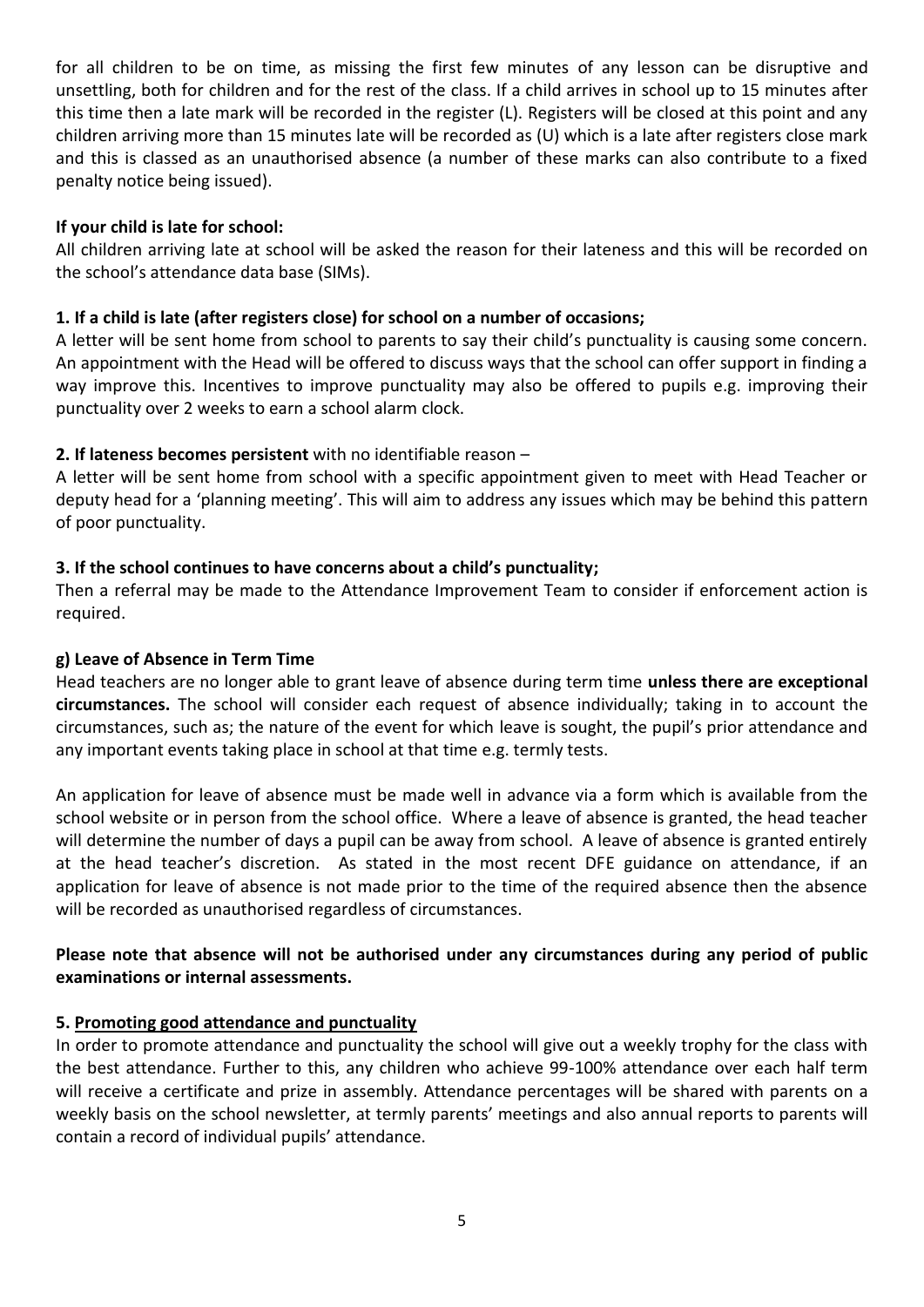# **6. Children Missing from Education:**

If you move from the area and your whereabouts are unknown, the school can legally remove your child from the roll after 20 school days of unauthorised absence. It is **vital that if you keep school informed of any change of details** and regularly update them if details change. Your child may be at risk of losing their school place if your whereabouts are not known.

It is also important that emergency contact information is kept up to date and that if you are leaving the area, you provide details of where and how you can be contacted. If you do not do this and the school is unable to trace your child, this would be treated as a **safeguarding matter.**

#### **7. Roles and Responsibilities**

#### **Governing Body:**

As part of our school approach to maintaining high attendance, the governing body will:

- Ensure that the importance of attendance is made clear by promoting the relevant school policies and guidance directed to parents and staff.
- Annually review the school's attendance policy and ensure that all provisions are in place to allow school staff, parents, and students to implement the policy effectively.
- Ensure regular meetings of the behaviour and attendance sub-committee take place and they will take the lead role in monitoring attendance and coordinating provision and policies for attendance. The governor's meetings will review and discuss attendance issues that have arisen in order to be fully aware and supportive of expected attendance targets for the year.
- Ensure that the school is implementing effective means of recording attendance and organising that data, including for children who are educated off site.

#### **School Leadership Team:**

As part of our school approach to maintaining high attendance, the leadership team will:

- Be active in their approach to promoting good attendance with students and their parents.
- Ensure the school's teaching and learning experiences encourage regular attendance and that students are taught the value of high attendance for their own progression and achievement.
- Coordinate with the governing body to monitor the implementation of the policy and its effectiveness, with annual review of full policy.
- Ensure that all staff are up to date with the school's attendance policy and that staff are fully trained to recognise and deal with attendance issues.
- Ensure government legislation on attendance is complied with and that the leadership team are up to date with any legislation changes and how to implement them.
- Nominate or appoint a senior manager to take responsibility for overseeing and monitoring attendance provision and that this person has sufficient time and resources to give to the job.
- Report to the Behaviour and Attendance Governors Sub Committee meeting each term on attendance records, data and provision.
- Ensure that systems to record and report attendance data are in place and working effectively.

#### **Teachers and support staff:**

As part of our school approach to maintaining high attendance, the teachers and support staff will:

- Be active in their approach to promoting good attendance with students and their parents.
- Ensure the school's teaching and learning experiences encourage regular attendance and that students are taught the value of high attendance for their own progression and achievement.